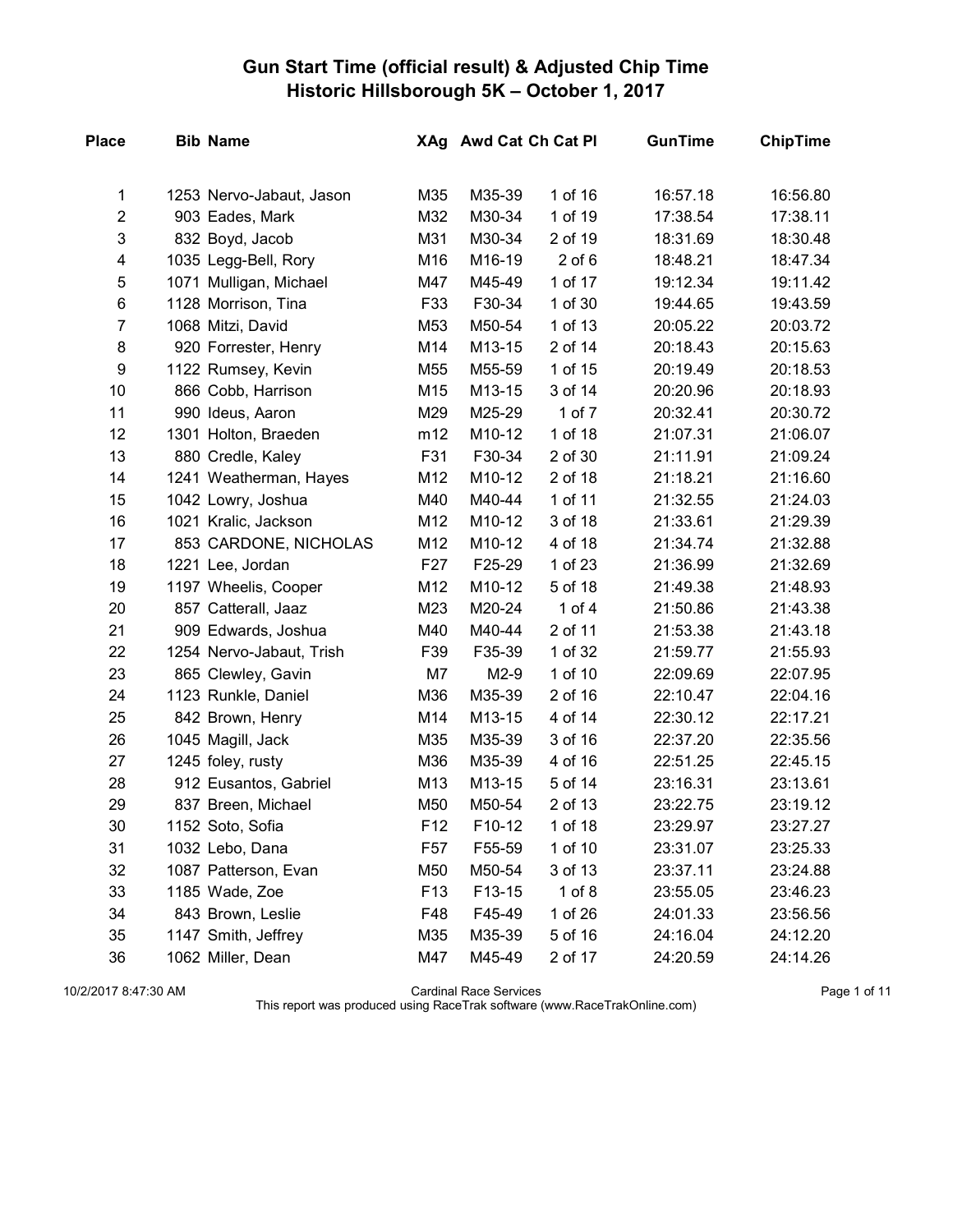| Div Pl | <b>Bib Name</b>          | XAg             |        | Awd Cat Ch Cat Pl | Time     | Ch Tm    |
|--------|--------------------------|-----------------|--------|-------------------|----------|----------|
| 37     | 969 Harward, Chase       | M13             | M13-15 | 1 of 14           | 24:50.06 | 24:50:06 |
| 38     | 845 Brown, William       | M11             | M10-12 | 6 of 18           | 25:03.84 | 24:59.43 |
| 39     | 1146 smith, Annabel      | F16             | F16-19 | $1$ of $6$        | 25:05.44 | 24:54.85 |
| 40     | 821 berge, christopher   | M44             | M40-44 | 3 of 11           | 25:06.43 | 25:01.23 |
| 41     | 1154 Steinbach, Jeff     | M36             | M35-39 | 7 of 16           | 25:07.75 | 24:57.03 |
| 42     | 870 Cook, Leah           | F <sub>50</sub> | F50-54 | 2 of 16           | 25:14.63 | 25:05.57 |
| 43     | 1137 Sehn, Nick          | M38             | M35-39 | 6 of 16           | 25:15.73 | 24:49.55 |
| 44     | 884 Dalva-Baird, Zachary | M10             | M10-12 | 7 of 18           | 25:22.41 | 25:15.74 |
| 45     | 826 Blake, Sean          | M52             | M50-54 | 4 of 13           | 25:30.47 | 24:34.36 |
| 46     | 1058 Meschko, Melinda    | F38             | F35-39 | 2 of 32           | 25:31.25 | 25:24.42 |
| 47     | 1020 Kralic, Griffin     | M9              | $M2-9$ | 2 of 10           | 25:35.20 | 25:28.32 |
| 48     | 828 Boldt, Ashley        | F <sub>18</sub> | F16-19 | $2$ of $6$        | 25:37.27 | 25:17.94 |
| 49     | 970 Hay, Mike            | M32             | M30-34 | 3 of 19           | 25:45.59 | 25:39.47 |
| 50     | 1170 Tong, Evan          | M35             | M35-39 | 8 of 16           | 25:46.28 | 25:38.93 |
| 51     | 805 Albaugh, Tim         | M57             | M55-59 | 2 of 15           | 25:55.00 | 25:47.79 |
| 52     | 1222 Nevius, Sherri      | F41             | F40-44 | 1 of 34           | 25:57.27 | 25:40.78 |
| 53     | 1101 Pierce, Emily       | F <sub>12</sub> | F10-12 | 2 of 18           | 25:57.84 | 25:47.27 |
| 54     | 836 Breen, Hannah        | F <sub>9</sub>  | $F2-9$ | $1$ of $6$        | 25:59.24 | 25:55.61 |
| 55     | 915 Fenwick, Sarah       | F <sub>13</sub> | F13-15 | $2$ of $8$        | 25:59.54 | 25:49.07 |
| 56     | 974 Helms, Craig         | M57             | M55-59 | 3 of 15           | 26:07.65 | 26:00.09 |
| 57     | 809 Andre, Alex          | M10             | M10-12 | 8 of 18           | 26:21.17 | 26:12.58 |
| 58     | 1199 Wileman, Tom        | M14             | M13-15 | 6 of 14           | 26:24.22 | 26:09.55 |
| 59     | 1150 Soher, Patrick      | M9              | $M2-9$ | 3 of 10           | 26:39.95 | 26:31.74 |
| 60     | 1144 Shubert, Tiffany    | F47             | F45-49 | 2 of 26           | 26:41.15 | 26:30.95 |
| 61     | 1113 Rattanavong, Steve  | M46             | M45-49 | 3 of 17           | 26:42.01 | 26:24.12 |
| 62     | 1111 Porter, Tom         | M56             | M55-59 | 4 of 15           | 26:47.66 | 26:30.21 |
| 63     | 1217 Jimison, Gabriel    | M13             | M13-15 | 7 of 14           | 26:48.98 | 26:40.01 |
| 64     | 1163 Thayer, Daniel      | M32             | M30-34 | 4 of 19           | 26:49.61 | 26:20.46 |
| 65     | 1139 Settlemires, Ivy    | F32             | F30-34 | 3 of 30           | 26:51.59 | 26:47.26 |
| 66     | 838 Breen, Miyuki        | F45             | F45-49 | 3 of 26           | 26:53.97 | 26:49.98 |
| 67     | 1158 Straub, James       | M14             | M13-15 | 8 of 14           | 26:55.66 | 26:45.73 |
| 68     | 1203 Yarbrough, Kaylea G | F35             | F35-39 | 3 of 32           | 26:56.61 | 26:46.30 |
| 69     | 945 Gromyko, Lucas       | M17             | M16-19 | 3 of 6            | 27:05.27 | 26:58.50 |
| 70     | 940 Graham, Brooke       | F <sub>20</sub> | F20-24 | 1 of 15           | 27:08.65 | 27:05.12 |
| 71     | 1213 Hofbauer, Alex      | M11             | M10-12 | 9 of 18           | 27:08.77 | 27:04.77 |
| 72     | 942 Graham, Marty        | M52             | M50-54 | 5 of 13           | 27:09.34 | 27:06.18 |
| 73     | 1219 Jones, Tyre'k       | M33             | M30-34 | 5 of 19           | 27:13.70 | 27:03.79 |
| 74     | 1243 Chaparro, Andres    | M29             | M25-29 | 2 of 7            | 27:14.74 | 27:05.64 |
| 75     | 1034 Legg-Bell, Jaimie   | F <sub>13</sub> | F13-15 | 3 of 8            | 27:14.82 | 26:59.84 |
| 76     | 936 Godfrey, Sierra      | F <sub>10</sub> | F10-12 | 4 of 18           | 27:15.38 | 26:55.73 |

10/2/2017 8:47:32 AM Cardinal Race Services Page 2 of 11 This report was produced using RaceTrak software (www.RaceTrakOnline.com)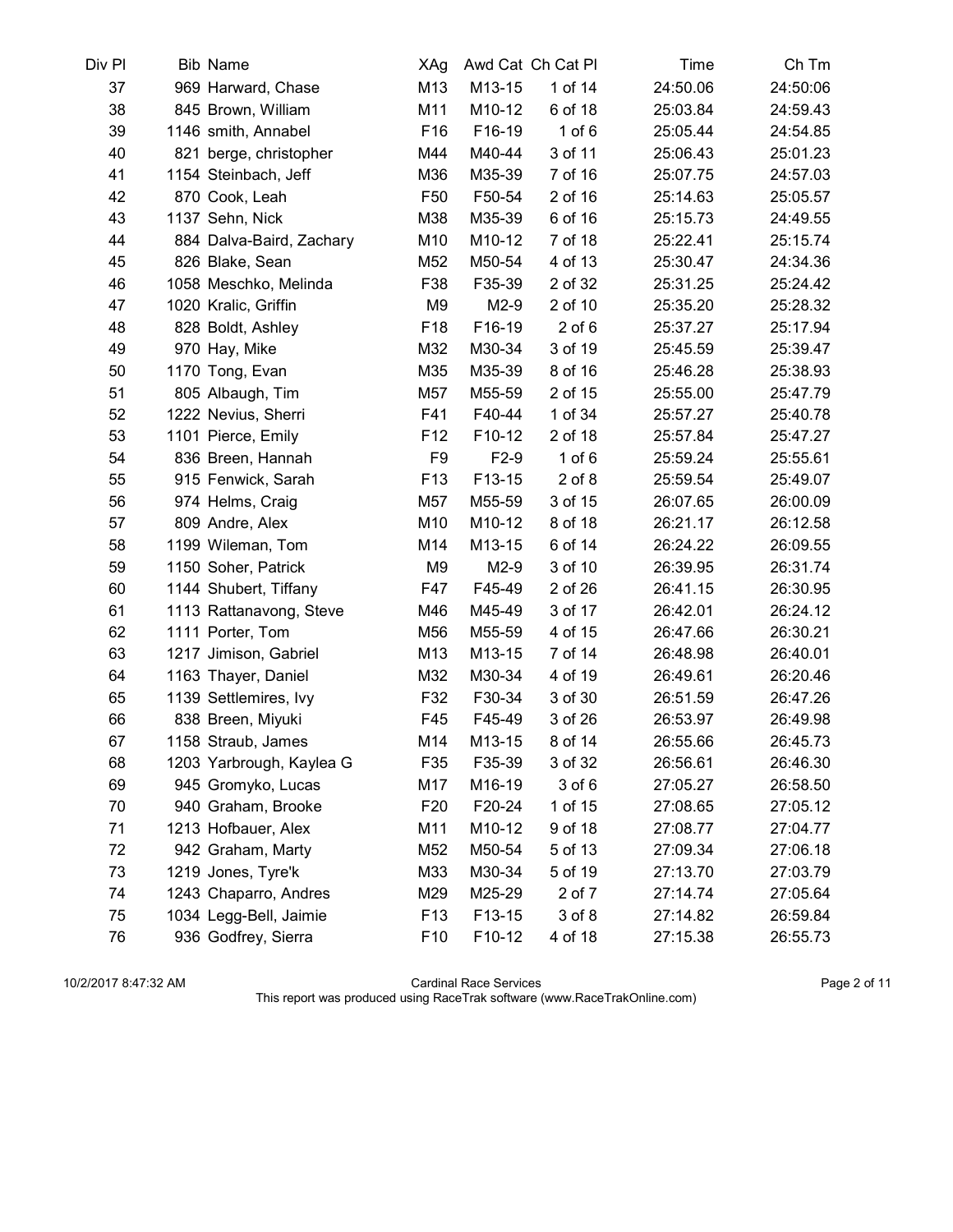| Div Pl | <b>Bib Name</b>         | XAg             |        | Awd Cat Ch Cat Pl | Time     | Ch Tm    |
|--------|-------------------------|-----------------|--------|-------------------|----------|----------|
| 77     | 984 Horrocks, Samuel    | M <sub>9</sub>  | $M2-9$ | 4 of 10           | 27:27.47 | 27:26.75 |
| 78     | 983 Horrocks, Martin    | M40             | M40-44 | 4 of 11           | 27:27.93 | 27:26.65 |
| 79     | 883 Curtis, Lisa        | F33             | F30-34 | 4 of 30           | 27:30.93 | 27:26.24 |
| 80     | 1080 Orange, Amy        | F46             | F45-49 | 4 of 26           | 27:31.51 | 27:20.65 |
| 81     | 1117 Richardson, Joanne | F <sub>56</sub> | F55-59 | 2 of 10           | 27:34.13 | 27:18.84 |
| 82     | 1053 McDaniel, Grace    | F <sub>12</sub> | F10-12 | 3 of 18           | 27:35.82 | 26:54.32 |
| 83     | 839 Brooks, David       | M49             | M45-49 | 4 of 17           | 27:39.57 | 27:21.13 |
| 84     | 820 Bell, Ashley        | F49             | F45-49 | 5 of 26           | 27:45.89 | 27:30.52 |
| 85     | 902 Eades, Betsy        | F32             | F30-34 | 5 of 30           | 27:50.81 | 27:38.37 |
| 86     | 1025 Lambert, Andrew    | M13             | M13-15 | 9 of 14           | 28:00.04 | 27:56.60 |
| 87     | 941 graham, hannah      | F <sub>13</sub> | F13-15 | 4 of 8            | 28:06.04 | 27:49.25 |
| 88     | 1086 Parks, John        | M35             | M35-39 | 9 of 16           | 28:09.65 | 27:46.54 |
| 89     | 1099 Phillips, Samuel   | M16             | M16-19 | 4 of 6            | 28:12.10 | 27:53.40 |
| 90     | 833 Brannon, Carol      | F41             | F40-44 | 2 of 34           | 28:13.49 | 28:00.34 |
| 91     | 862 Cheely, Erin        | F37             | F35-39 | 4 of 32           | 28:13.50 | 28:00.30 |
| 92     | 816 Barnett, Caroline   | F <sub>18</sub> | F16-19 | 3 of 6            | 28:14.88 | 27:59.67 |
| 93     | 817 Barnett, Eddie      | M54             | M50-54 | 7 of 13           | 28:18.80 | 28:04.46 |
| 94     | 1231 Christian, Holly   | F66             | F65-69 | 1 of 7            | 28:19.62 | 28:05.91 |
| 95     | 1106 Pierson, Dustin    | M34             | M30-34 | 6 of 19           | 28:20.85 | 28:13.60 |
| 96     | 1074 Neems, Tony        | M54             | M50-54 | 6 of 13           | 28:22.15 | 27:59.79 |
| 97     | 1149 Snider, Madeline   | F <sub>28</sub> | F25-29 | 2 of 23           | 28:23.11 | 27:57.96 |
| 98     | 1300 Rutter, Tabitha    | F35             | F35-39 | 5 of 32           | 28:24.19 | 28:15.52 |
| 99     | 1168 Tipton, Erica      | F33             | F30-34 | 6 of 30           | 28:24.92 | 28:12.83 |
| 100    | 1162 Sutton, Rochelle   | F49             | F45-49 | 6 of 26           | 28:35.25 | 28:24.98 |
| 101    | 1224 Schmalz, Rachel    | F40             | F40-44 | 3 of 34           | 28:36.10 | 28:24.87 |
| 102    | 1186 Walters, Virginia  | F35             | F35-39 | 6 of 32           | 28:36.63 | 28:25.63 |
| 103    | 914 Fenwick, Jacob      | M13             | M13-15 | 10 of 14          | 28:43.87 | 28:32.89 |
| 104    | 1024 Kuznetsova, Julia  | F36             | F35-39 | 8 of 32           | 28:45.03 | 28:37.08 |
| 105    | 1066 Miller, Ty         | M12             | M10-12 | 10 of 18          | 28:47.03 | 28:36.43 |
| 106    | 954 Haber, Adam         | M28             | M25-29 | 3 of 7            | 28:53.05 | 28:40.38 |
| 107    | 910 Edwards, Rebecca    | F36             | F35-39 | 7 of 32           | 28:57.63 | 28:32.68 |
| 108    | 1013 Kelmel, Mike       | M55             | M55-59 | 5 of 15           | 28:58.30 | 28:40.44 |
| 109    | 1125 Russell, Caitlyn   | F <sub>12</sub> | F10-12 | 5 of 18           | 29:15.87 | 28:58.76 |
| 110    | 943 Graham, Sarah       | F <sub>13</sub> | F13-15 | 6 of 8            | 29:16.06 | 28:59.50 |
| 111    | 938 Goldman, Brian      | m51             | M50-54 | 8 of 13           | 29:17.65 | 28:54.49 |
| 112    | 1003 Jouannet, Drew     | M10             | M10-12 | 11 of 18          | 29:18.06 | 29:17.75 |
| 113    | 937 Goldman, Abby       | F <sub>14</sub> | F13-15 | 5 of 8            | 29:18.27 | 28:55.25 |
| 114    | 881 Cummings, Heather   | F30             | F30-34 | 7 of 30           | 29:19.72 | 28:50.52 |
| 115    | 854 cardone, Rob        | M46             | M45-49 | 5 of 17           | 29:21.63 | 29:18.90 |
| 116    | 944 Gromyko, Jeff       | M44             | M40-44 | 5 of 11           | 29:22.11 | 29:15.14 |

10/2/2017 8:47:34 AM Cardinal Race Services Page 3 of 11 This report was produced using RaceTrak software (www.RaceTrakOnline.com)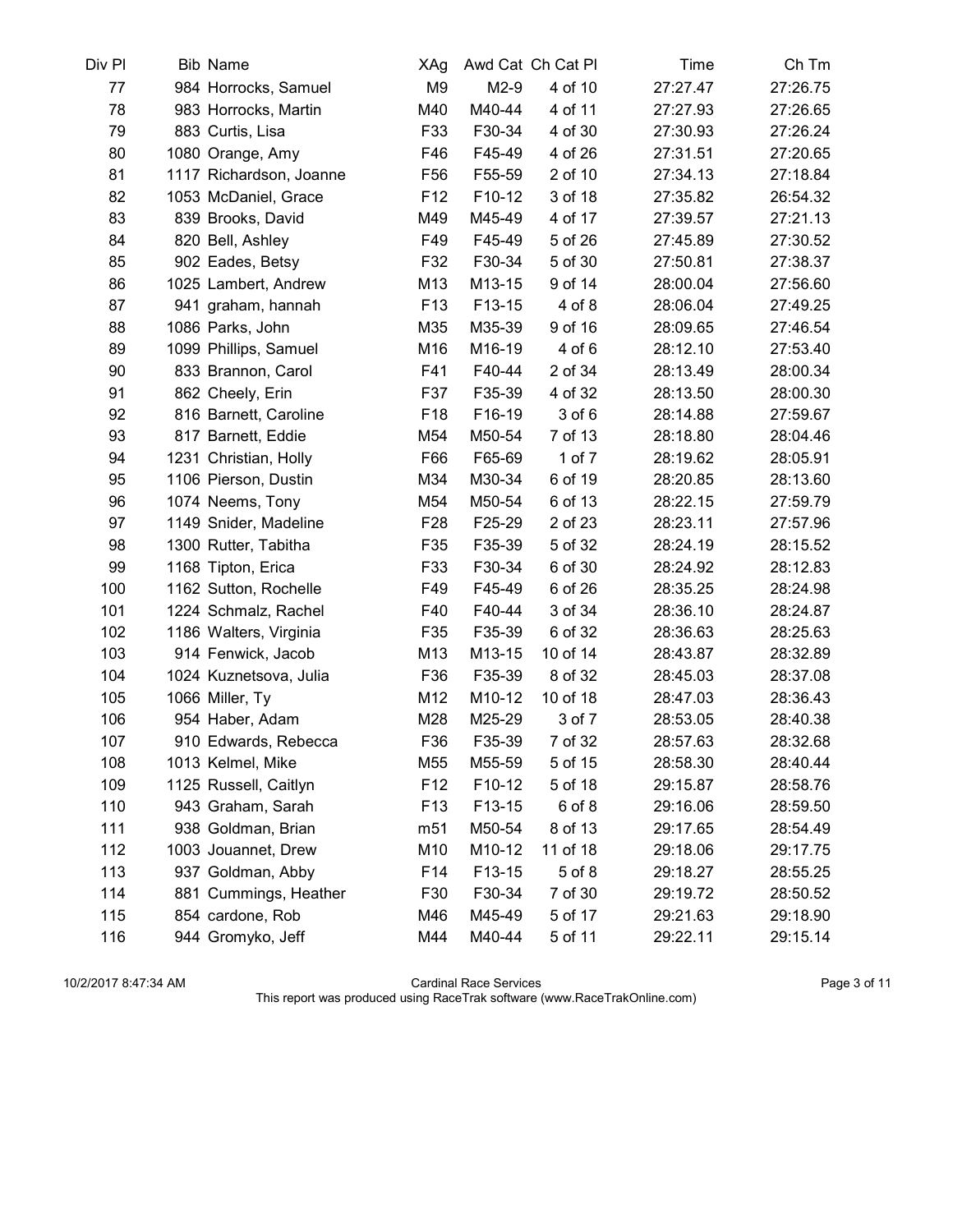| Div Pl | <b>Bib Name</b>         | XAg             |        | Awd Cat Ch Cat Pl | Time     | Ch Tm    |
|--------|-------------------------|-----------------|--------|-------------------|----------|----------|
| 117    | 1116 Rhodes, Haywood    | M37             | M35-39 | 11 of 16          | 29:25.39 | 29:09.18 |
| 118    | 1239 Sterling, Anna     | F38             | F35-39 | 9 of 32           | 29:31.55 | 29:01.33 |
| 119    | 818 Bartholomew, Andrew | M37             | M35-39 | 10 of 16          | 29:36.91 | 29:00.17 |
| 120    | 867 Cole, Katelyn       | F <sub>27</sub> | F25-29 | 3 of 23           | 29:37.20 | 29:14.36 |
| 121    | 1022 Kuhn, Tom          | M50             | M50-54 | 9 of 13           | 29:43.79 | 29:20.81 |
| 122    | 1026 Lambert, Kellar    | F43             | F40-44 | 4 of 34           | 29:55.35 | 29:47.65 |
| 123    | 1027 Lambert, Maya      | F11             | F10-12 | 6 of 18           | 29:55.72 | 29:48.35 |
| 124    | 877 Cornpropst, Ronan   | M <sub>8</sub>  | $M2-9$ | 5 of 10           | 30:00.73 | 29:24.96 |
| 125    | 961 Hanzak, Jayne       | M57             | M55-59 | 6 of 15           | 30:02.55 | 29:14.00 |
| 126    | 958 Hall, Jonathan      | M34             | M30-34 | 7 of 19           | 30:03.87 | 28:45.81 |
| 127    | 1082 Palfreyman, Lori   | F49             | F45-49 | 8 of 26           | 30:04.67 | 29:59.44 |
| 128    | 841 Brown, Georgia      | F7              | $F2-9$ | $2$ of $6$        | 30:05.53 | 29:59.61 |
| 129    | 1218 Jimison, Marcus    | M51             | M50-54 | 10 of 13          | 30:06.66 | 29:55.64 |
| 130    | 869 Cone, William       | M10             | M10-12 | 12 of 18          | 30:07.53 | 30:04.04 |
| 131    | 1165 Thrasher, Janet    | F <sub>57</sub> | F55-59 | 3 of 10           | 30:10.11 | 29:56.23 |
| 132    | 1250 Nichols, Shannon   | F47             | F45-49 | 7 of 26           | 30:16.49 | 29:39.61 |
| 133    | 1115 Renoe, Mike        | M26             | M25-29 | 4 of 7            | 30:18.79 | 29:59.05 |
| 134    | 1130 Schwartz, Leslie   | F <sub>29</sub> | F25-29 | 4 of 23           | 30:20.15 | 29:53.39 |
| 135    | 1211 Gregory, Rihanna   | F <sub>8</sub>  | $F2-9$ | 4 of 6            | 30:21.17 | 30:09.48 |
| 136    | 1226 Tedeschi, John     | M56             | M55-59 | 7 of 15           | 30:21.22 | 29:50.28 |
| 137    | 1016 King, Ensley       | F <sub>8</sub>  | $F2-9$ | 3 of 6            | 30:21.48 | 30:09.03 |
| 138    | 964 Harrell, Patrick    | M38             | M35-39 | 12 of 16          | 30:23.51 | 30:06.87 |
| 139    | 1094 Perkins, Katie     | F <sub>13</sub> | F13-15 | 7 of 8            | 30:24.50 | 30:03.70 |
| 140    | 1015 King, English      | F38             | F35-39 | 10 of 32          | 30:25.60 | 30:13.37 |
| 141    | 812 Arvind, Anirudh     | M16             | M16-19 | 5 of 6            | 30:26.24 | 30:04.72 |
| 142    | 975 Henry, Julijana     | F44             | F40-44 | 5 of 34           | 30:37.49 | 30:15.92 |
| 143    | 1046 Mallia, Jamie      | M47             | M45-49 | 6 of 17           | 30:39.47 | 30:23.52 |
| 144    | 1118 RODRIGUEZ, NOAH    | M28             | M25-29 | 5 of 7            | 30:54.78 | 30:45.81 |
| 145    | 924 Frisbee, Suzanne    | F <sub>27</sub> | F25-29 | 6 of 23           | 30:54.99 | 30:46.70 |
| 146    | 1088 Payne, Bryan       | M24             | M20-24 | $2$ of $4$        | 30:55.90 | 30:26.30 |
| 147    | 905 Edelstein, Andy     | M59             | M55-59 | 8 of 15           | 30:56.22 | 30:23.78 |
| 148    | 904 Edelstei, Kim       | F <sub>23</sub> | F20-24 | 3 of 15           | 30:58.73 | 30:28.75 |
| 149    | 1028 Langston, Meaghan  | F24             | F20-24 | 2 of 15           | 30:58.98 | 30:28.38 |
| 150    | 906 Edelstein, Erica    | F <sub>25</sub> | F25-29 | 5 of 23           | 30:59.45 | 30:29.60 |
| 151    | 1092 Pennachi, Matt     | M42             | M40-44 | 6 of 11           | 31:00.53 | 30:14.06 |
| 152    | 1127 Russell, Dustin    | M36             | M35-39 | 13 of 16          | 31:06.08 | 30:17.25 |
| 153    | 1059 Meszaros, Mark     | M59             | M55-59 | 9 of 15           | 31:07.85 | 30:29.12 |
| 154    | 1014 King, Asha         | F43             | F40-44 | 6 of 34           | 31:24.53 | 31:12.51 |
| 155    | 1017 King, Franklin     | M45             | M45-49 | 7 of 17           | 31:24.83 | 31:12.90 |
| 156    | 864 Christian, Bob      | M66             | M65-69 | 1 of $4$          | 31:36.83 | 30:54.37 |

10/2/2017 8:47:36 AM Cardinal Race Services Page 4 of 11 This report was produced using RaceTrak software (www.RaceTrakOnline.com)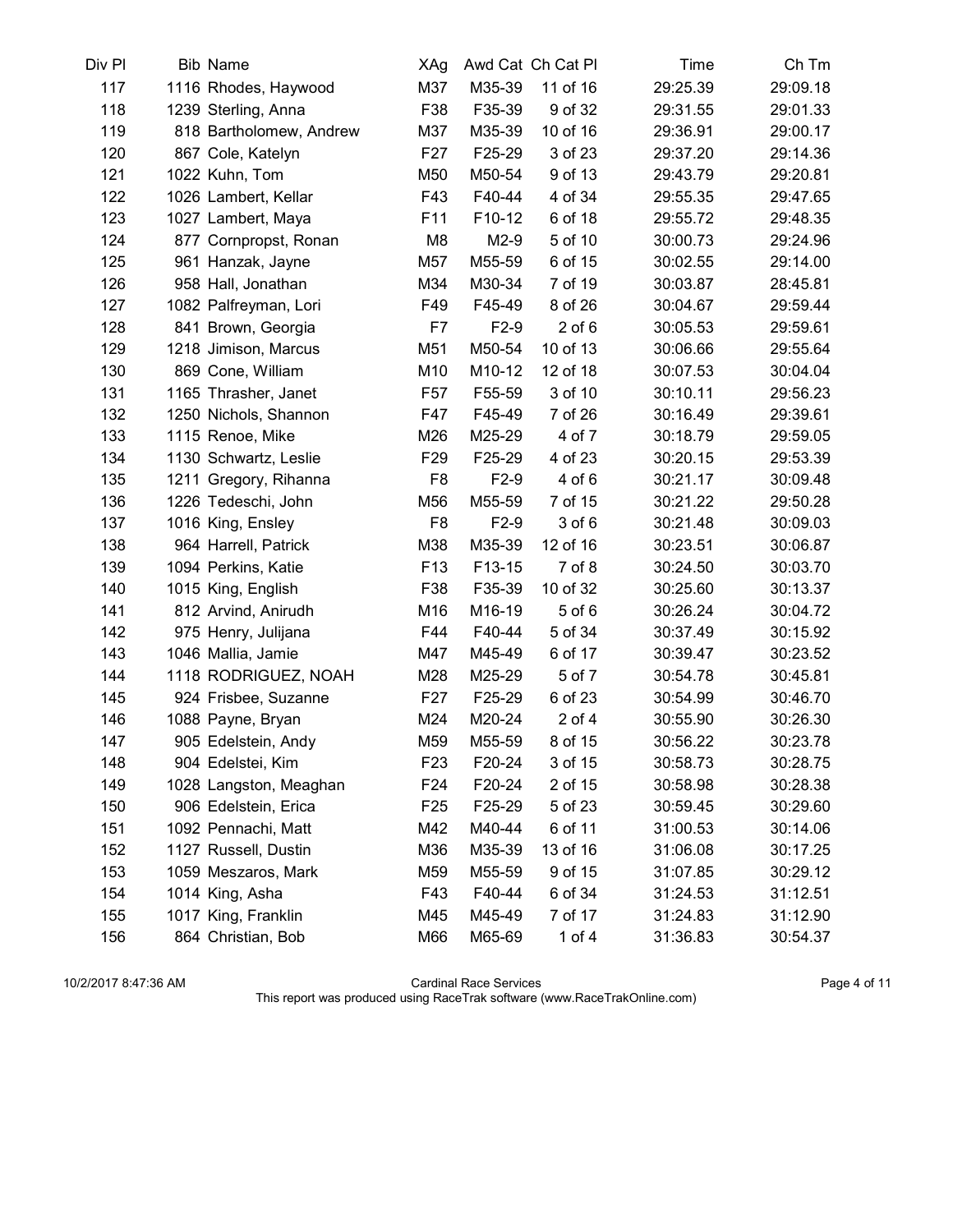| Div Pl | <b>Bib Name</b>          | XAg             |        | Awd Cat Ch Cat Pl | Time     | Ch Tm    |
|--------|--------------------------|-----------------|--------|-------------------|----------|----------|
| 157    | 992 Ingold, Lindi        | F <sub>53</sub> | F50-54 | 3 of 16           | 31:39.19 | 30:55.06 |
| 158    | 849 Butram, Adam         | M30             | M30-34 | 8 of 19           | 31:46.82 | 31:25.09 |
| 159    | 844 Brown, Paul          | M48             | M45-49 | 8 of 17           | 31:48.39 | 31:48.39 |
| 160    | 829 Bonvillain, Cortney  | F <sub>29</sub> | F25-29 | 7 of 23           | 31:56.92 | 31:16.78 |
| 161    | 1126 Russell, Donivan    | M11             | M10-12 | 13 of 18          | 32:03.06 | 31:12.67 |
| 162    | 1005 Jouannet, Ryan      | M10             | M10-12 | 14 of 18          | 32:07.94 | 32:06.93 |
| 163    | 1023 Kussin, Gabriel     | M30             | M30-34 | 9 of 19           | 32:15.02 | 31:31.72 |
| 164    | 1236 Hannapel, Heidi     | F <sub>54</sub> | F50-54 | 5 of 16           | 32:24.29 | 31:43.51 |
| 165    | 1049 Martin, Shannon     | F <sub>27</sub> | F25-29 | 8 of 23           | 32:26.72 | 31:27.54 |
| 166    | 1038 Levkovitz, Coral    | F <sub>18</sub> | F16-19 | 4 of 6            | 32:30.07 | 32:09.33 |
| 167    | 1051 Mbadugha, Bessie    | F42             | F40-44 | 7 of 34           | 32:31.57 | 32:06.80 |
| 168    | 1214 Hofbauer, Heather   | F43             | F40-44 | 8 of 34           | 32:32.63 | 32:29.28 |
| 169    | 882 Cunningham, Anthony  | M55             | M55-59 | 10 of 15          | 32:32.67 | 31:37.40 |
| 170    | 1244 Cunningham, Maureen | F <sub>54</sub> | F50-54 | 4 of 16           | 32:34.71 | 31:39.78 |
| 171    | 1246 Modi, Kaushal       | M33             | M30-34 | 10 of 19          | 32:35.93 | 32:04.82 |
| 172    | 998 Jones, Craig         | M59             | M55-59 | 11 of 15          | 32:36.59 | 32:08.51 |
| 173    | 1173 TROST, ISAAC        | M13             | M13-15 | 11 of 14          | 32:39.52 | 31:59.76 |
| 174    | 800 Abernathy, Christine | F <sub>27</sub> | F25-29 | 9 of 23           | 32:44.74 | 32:14.79 |
| 175    | 1212 Henrickson, Matthew | M32             | M30-34 | 11 of 19          | 32:47.32 | 32:15.96 |
| 176    | 1223 Roaquin, Sonny      | M51             | M50-54 | 11 of 13          | 32:48.21 | 31:58.17 |
| 177    | 1210 Flenner, Scott      | M37             | M35-39 | 14 of 16          | 32:48.86 | 32:33.52 |
| 178    | 1085 Parker, Paige       | F <sub>10</sub> | F10-12 | 7 of 18           | 32:49.91 | 32:20.49 |
| 179    | 802 Aguero, Jane         | F <sub>22</sub> | F20-24 | 4 of 15           | 32:50.12 | 32:21.45 |
| 180    | 1083 Parker, Ben         | M23             | M20-24 | 3 of 4            | 32:50.42 | 32:20.89 |
| 181    | 876 Cornpropst, Melanie  | F38             | F35-39 | 11 of 32          | 32:59.30 | 32:23.47 |
| 182    | 855 Cater, Sarah         | F31             | F30-34 | 8 of 30           | 33:00.24 | 32:27.36 |
| 183    | 1188 Ware, Michele       | F62             | F60-64 | $1$ of $9$        | 33:05.77 | 32:32.38 |
| 184    | 1040 Long, Stacey        | M47             | M45-49 | 9 of 17           | 33:08.74 | 33:08.74 |
| 185    | 850 Cameron, Daniel      | M66             | M65-69 | $2$ of $4$        | 33:11.03 | 32:48.74 |
| 186    | 848 Bush, Amy            | F <sub>25</sub> | F25-29 | 10 of 23          | 33:14.56 | 32:52.51 |
| 187    | 895 DHUNGANA, SOL        | F <sub>10</sub> | F10-12 | 8 of 18           | 33:15.74 | 33:05.67 |
| 188    | 1189 Wargin, Eric        | M35             | M35-39 | 15 of 16          | 33:23.32 | 32:55.94 |
| 189    | 997 Jolly, Jennifer      | F35             | F35-39 | 12 of 32          | 33:24.01 | 32:57.29 |
| 190    | 1100 phillips, sydney    | F <sub>51</sub> | F50-54 | 1 of 16           | 33:25.04 | 33:25.04 |
| 191    | 1019 Kordys, Sabrina     | F36             | F35-39 | 13 of 32          | 33:26.11 | 32:58.25 |
| 192    | 1004 Jouannet, Lindsey   | F14             | F13-15 | 8 of 8            | 33:27.96 | 32:45.42 |
| 193    | 955 Hair, Brenda         | F65             | F65-69 | 2 of 7            | 33:34.50 | 33:13.65 |
| 194    | 860 Champion, Julia M    | F32             | F30-34 | 10 of 30          | 33:37.62 | 33:18.75 |
| 195    | 1182 Vecchia, Deanna     | F <sub>27</sub> | F25-29 | 13 of 23          | 33:37.73 | 33:18.91 |
| 196    | 1191 Watson, Teresa      | F <sub>55</sub> | F55-59 | 4 of 10           | 33:39.13 | 32:50.04 |

10/2/2017 8:47:39 AM Cardinal Race Services Page 5 of 11 This report was produced using RaceTrak software (www.RaceTrakOnline.com)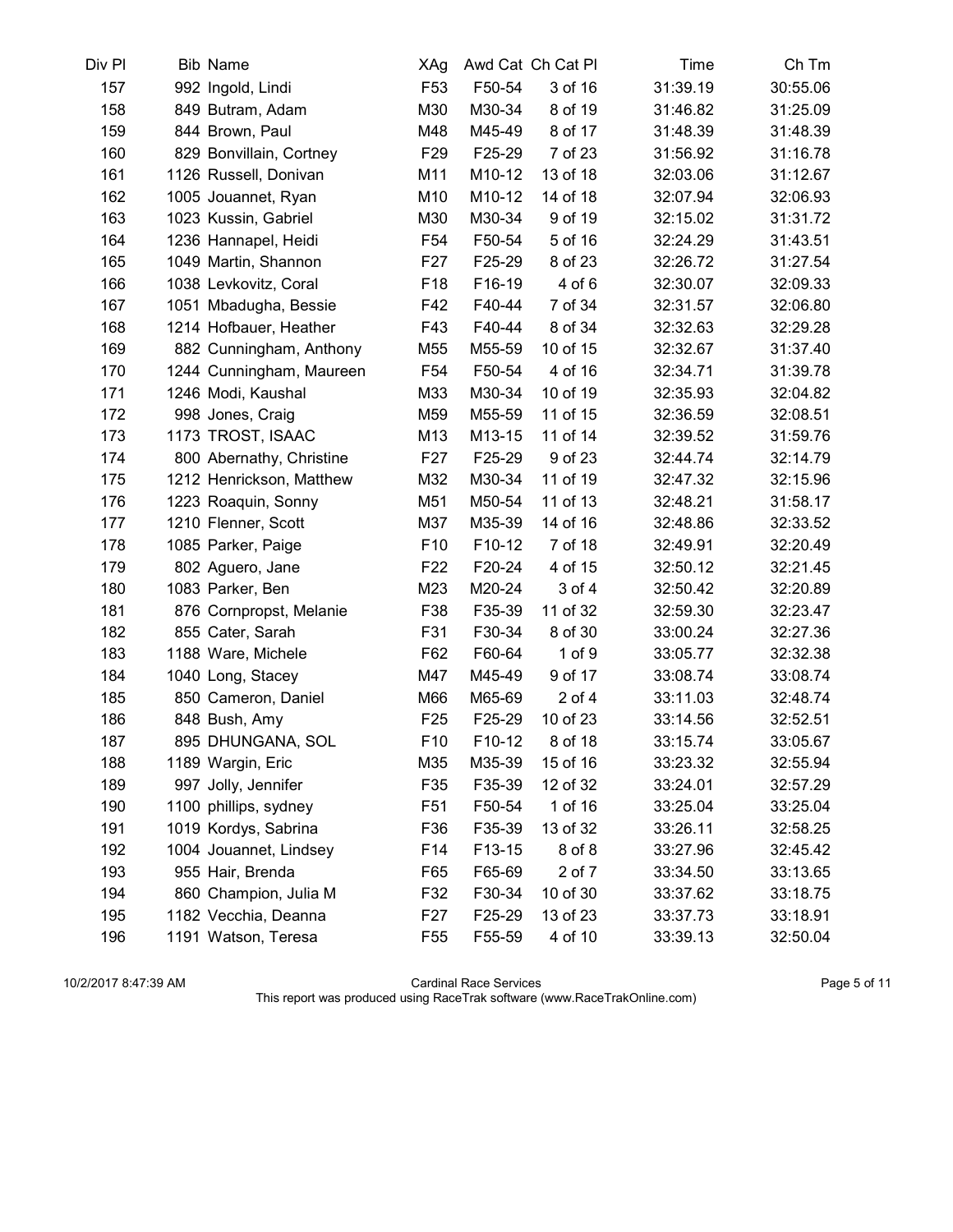| Div Pl | <b>Bib Name</b>           | XAg             |        | Awd Cat Ch Cat Pl | Time     | Ch Tm    |
|--------|---------------------------|-----------------|--------|-------------------|----------|----------|
| 197    | 1060 Meyrueix, Laetitia   | F24             | F20-24 | 5 of 15           | 33:39.20 | 32:43.93 |
| 198    | 823 Berge, Patty          | F43             | F40-44 | 10 of 34          | 33:40.78 | 33:35.08 |
| 199    | 1187 Wansley, Brant       | M71             | M70-74 | $1$ of $2$        | 33:43.49 | 33:10.12 |
| 200    | 968 Harward, Chandler     | M16             | M16-19 | $1$ of $6$        | 33:44.67 | 33:44.67 |
| 201    | 996 Johnston, Grace       | F <sub>28</sub> | F25-29 | 11 of 23          | 33:45.19 | 33:08.08 |
| 202    | 1201 wolhar, loretta      | F <sub>58</sub> | F55-59 | 5 of 10           | 33:45.85 | 32:56.78 |
| 203    | 840 Brooks, Leslie        | F44             | F40-44 | 9 of 34           | 33:46.04 | 33:25.86 |
| 204    | 1232 Clay, Valerie        | F <sub>28</sub> | F25-29 | 12 of 23          | 33:46.93 | 33:16.67 |
| 205    | 1233 Clay, Taylor         | M28             | M25-29 | 6 of 7            | 33:48.31 | 33:17.53 |
| 206    | 1206 Young, Joss          | F11             | F10-12 | 9 of 18           | 33:48.68 | 33:11.03 |
| 207    | 1205 Young, Eric          | M44             | M40-44 | 7 of 11           | 33:48.76 | 33:12.53 |
| 208    | 926 Gainey, Sandy         | F62             | F60-64 | $2$ of $9$        | 33:57.12 | 33:16.48 |
| 209    | 927 Gartman, Jamie        | M63             | M60-64 | $1$ of $3$        | 33:57.70 | 33:16.13 |
| 210    | 1054 Mcleod, Jennifer     | F33             | F30-34 | 9 of 30           | 33:58.76 | 33:02.52 |
| 211    | 959 Hamblin, Martha       | F61             | F60-64 | 3 of 9            | 34:01.23 | 33:26.36 |
| 212    | 928 Gauthier, Michel      | M35             | M35-39 | 16 of 16          | 34:06.09 | 33:24.30 |
| 213    | 852 Carbonara, Scott      | M51             | M50-54 | 12 of 13          | 34:08.15 | 34:08.15 |
| 214    | 985 Huebner, Fred         | M47             | M45-49 | 12 of 17          | 34:08.95 | 33:46.67 |
| 215    | 979 Hinson, Josh          | M45             | M45-49 | 10 of 17          | 34:09.02 | 33:38.52 |
| 216    | 1159 Straw, Sandra        | F37             | F35-39 | 14 of 32          | 34:13.23 | 33:34.38 |
| 217    | 960 Hancock, Jenn         | F46             | F45-49 | 9 of 26           | 34:17.49 | 33:36.34 |
| 218    | 814 Aylin, Anne           | F48             | F45-49 | 10 of 26          | 34:19.07 | 33:38.71 |
| 219    | 1064 Miller, Judy         | F65             | F65-69 | 3 of 7            | 34:19.79 | 33:47.43 |
| 220    | 933 Gill, Catherine       | F31             | F30-34 | 11 of 30          | 34:27.69 | 33:48.79 |
| 221    | 1108 Pohlabel, Lelia      | M48             | M45-49 | 11 of 17          | 34:29.17 | 33:44.09 |
| 222    | 908 Edelstein, Lisa       | F <sub>53</sub> | F50-54 | 6 of 16           | 34:34.69 | 34:03.20 |
| 223    | 988 Hunt, Beth            | F33             | F30-34 | 12 of 30          | 35:06.19 | 34:27.00 |
| 224    | 981 Hollingsworth, Taylor | F <sub>27</sub> | F25-29 | 14 of 23          | 35:08.24 | 34:35.22 |
| 225    | 825 Bitting, Rhonda       | F38             | F35-39 | 16 of 32          | 35:11.68 | 34:45.13 |
| 226    | 1234 Slawson, Don         | M55             | M55-59 | 12 of 15          | 35:14.64 | 34:39.88 |
| 227    | 1151 Solomon, Jennifer    | F48             | F45-49 | 11 of 26          | 35:15.47 | 34:46.90 |
| 228    | 986 Huebner, James        | M17             | M16-19 | 6 of 6            | 35:16.66 | 34:54.01 |
| 229    | 1161 Sumner, Elizabeth    | F38             | F35-39 | 15 of 32          | 35:17.81 | 34:39.64 |
| 230    | 1242 Weaver, Jenn         | F43             | F40-44 | 12 of 34          | 35:20.10 | 35:08.44 |
| 231    | 923 Friedel, Jena         | F40             | F40-44 | 11 of 34          | 35:31.73 | 34:57.85 |
| 232    | 976 Hepburn, Margaret     | F46             | F45-49 | 12 of 26          | 35:38.80 | 35:00.15 |
| 233    | 894 DHUNGANA, DIEGO       | M9              | $M2-9$ | 6 of 10           | 35:43.06 | 35:04.49 |
| 234    | 1175 Tubergen, Matthew    | M34             | M30-34 | 12 of 19          | 35:43.97 | 34:53.49 |
| 235    | 830 Booth, Donna          | F <sub>53</sub> | F50-54 | 7 of 16           | 35:46.29 | 35:12.64 |
| 236    | 1235 Engle, Cindy         | F67             | F65-69 | 4 of 7            | 35:50.83 | 35:17.59 |

10/2/2017 8:47:41 AM Cardinal Race Services Page 6 of 11 This report was produced using RaceTrak software (www.RaceTrakOnline.com)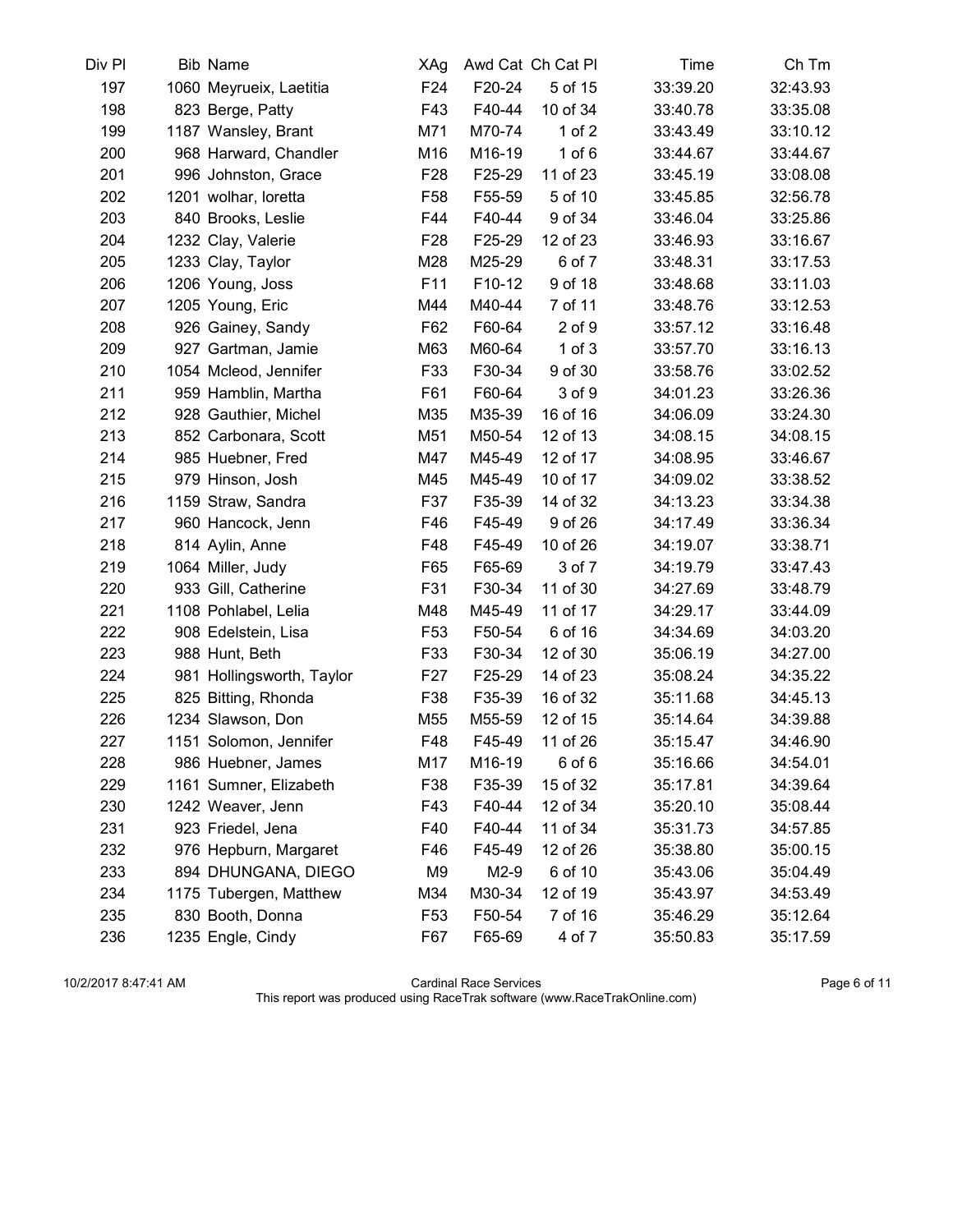| Div Pl | <b>Bib Name</b>             | XAg             |        | Awd Cat Ch Cat Pl | Time     | Ch Tm    |
|--------|-----------------------------|-----------------|--------|-------------------|----------|----------|
| 237    | 1190 Watchorn, Glenn        | M45             | M45-49 | 13 of 17          | 35:53.83 | 35:33.25 |
| 238    | 1196 Westcott, Joseph       | M65             | M65-69 | 3 of 4            | 35:56.34 | 35:22.38 |
| 239    | 1011 Kamm, Kristen          | F31             | F30-34 | 14 of 30          | 35:58.21 | 35:31.00 |
| 240    | 1198 Wileman, Ellie         | F <sub>12</sub> | F10-12 | 11 of 18          | 36:03.69 | 35:43.85 |
| 241    | 1138 Sessions, Merritt      | F <sub>21</sub> | F20-24 | 6 of 15           | 36:07.67 | 35:33.17 |
| 242    | 1104 Pierson, Chloe         | F11             | F10-12 | 10 of 18          | 36:07.69 | 35:25.74 |
| 243    | 1105 Pierson, Dana          | M44             | M40-44 | 8 of 11           | 36:09.73 | 35:27.42 |
| 244    | 856 Cathey, Brittany        | F <sub>25</sub> | F25-29 | 15 of 23          | 36:12.10 | 35:28.29 |
| 245    | 913 Feezor, Hunter          | M24             | M20-24 | 4 of 4            | 36:12.35 | 35:28.19 |
| 246    | 957 Hair, Lauren            | F32             | F30-34 | 13 of 30          | 36:14.46 | 35:21.24 |
| 247    | 1200 Williams, Kathryn      | F38             | F35-39 | 17 of 32          | 36:15.75 | 35:50.31 |
| 248    | 871 Cook, Roy               | M46             | M45-49 | 14 of 17          | 36:24.58 | 35:57.91 |
| 249    | 875 Corneli, Amy            | F46             | F45-49 | 13 of 26          | 36:25.87 | 35:59.98 |
| 250    | 861 Chapman, Leah           | F <sub>28</sub> | F25-29 | 16 of 23          | 36:35.30 | 35:39.51 |
| 251    | 1249 Edgley, Darrell        | M50             | M50-54 | 13 of 13          | 36:37.09 | 35:44.69 |
| 252    | 859 Champion, Julia A.      | F61             | F60-64 | 4 of 9            | 36:47.67 | 36:28.10 |
| 253    | 868 Cone, Wendy             | F39             | F35-39 | 19 of 32          | 36:47.81 | 36:17.10 |
| 254    | 1133 Scully, Sherry         | F42             | F40-44 | 13 of 34          | 36:48.41 | 36:17.61 |
| 255    | 827 Blank, Brianne          | F37             | F35-39 | 18 of 32          | 36:51.26 | 35:59.96 |
| 256    | 1107 Piracci, Kim           | F <sub>59</sub> | F55-59 | 6 of 10           | 36:55.80 | 36:40.26 |
| 257    | 1204 Yavelak, Mary          | F <sub>22</sub> | F20-24 | 7 of 15           | 36:58.80 | 36:24.41 |
| 258    | 1048 Martin, Clarke         | F21             | F20-24 | 10 of 15          | 36:59.85 | 36:34.36 |
| 259    | 1179 Umberger, Lauren       | F <sub>21</sub> | F20-24 | 9 of 15           | 37:00.23 | 36:34.13 |
| 260    | 804 Albaugh, Janine         | F41             | F40-44 | 14 of 34          | 37:01.67 | 36:32.89 |
| 261    | 899 Dorfman, Bella          | F <sub>17</sub> | F16-19 | 5 of 6            | 37:13.16 | 36:39.82 |
| 262    | 863 Chiti, Melissa          | F <sub>51</sub> | F50-54 | 8 of 16           | 37:14.10 | 36:40.51 |
| 263    | 1166 Timmel, Audrey         | F <sub>24</sub> | F20-24 | 8 of 15           | 37:14.51 | 36:32.84 |
| 264    | 1176 Turner, Terri          | F46             | F45-49 | 14 of 26          | 37:29.94 | 36:56.50 |
| 265    | 824 Bergervin, Cassi        | F35             | F35-39 | 21 of 32          | 37:30.93 | 36:56.18 |
| 266    | 956 Hair, Chandler          | M34             | M30-34 | 13 of 19          | 37:31.08 | 36:39.16 |
| 267    | 1230 Yocum, Cynthia         | F62             | F60-64 | 5 of 9            | 37:41.16 | 36:29.27 |
| 268    | 1248 Eldridge, Renee        | F39             | F35-39 | 20 of 32          | 37:43.62 | 36:51.23 |
| 269    | 1009 Kalin, Maya            | F <sub>12</sub> | F10-12 | 12 of 18          | 37:46.54 | 37:14.69 |
| 270    | 1008 Kalin, Janice          | F44             | F40-44 | 16 of 34          | 37:46.75 | 37:14.57 |
| 271    | 1097 Phelps Hawkins, Rachel | F69             | F65-69 | 5 of 7            | 37:47.74 | 37:43.09 |
| 272    | 1029 Leaf, Annora           | F9              | $F2-9$ | $5$ of $6$        | 37:59.10 | 36:47.71 |
| 273    | 1135 Sears, Courtney        | F42             | F40-44 | 17 of 34          | 38:00.20 | 37:29.17 |
| 274    | 872 Cordova, Juan           | M26             | M25-29 | 7 of 7            | 38:01.81 | 37:33.21 |
| 275    | 873 Cordova, Kaitlin        | F <sub>24</sub> | F20-24 | 12 of 15          | 38:02.70 | 37:31.72 |
| 276    | 1240 Havener, Tammy         | F <sub>52</sub> | F50-54 | 9 of 16           | 38:03.19 | 37:27.68 |

10/2/2017 8:47:43 AM Cardinal Race Services Page 7 of 11 This report was produced using RaceTrak software (www.RaceTrakOnline.com)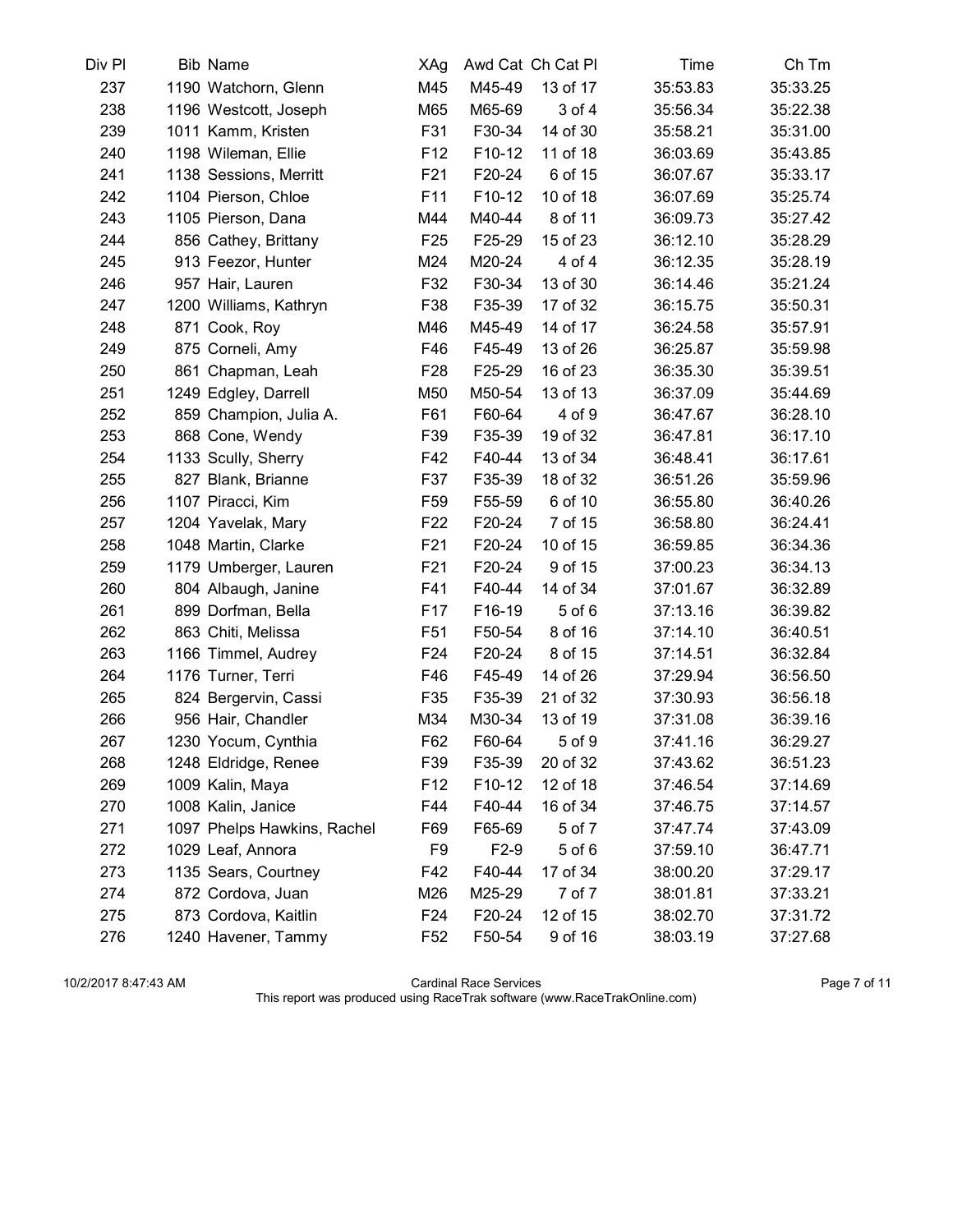| Div Pl | <b>Bib Name</b>             | XAg             |        | Awd Cat Ch Cat Pl | Time     | Ch Tm    |
|--------|-----------------------------|-----------------|--------|-------------------|----------|----------|
| 277    | 1030 Leaf, Jennifer         | F40             | F40-44 | 15 of 34          | 38:04.36 | 36:51.74 |
| 278    | 1012 Keeble, Samantha       | F32             | F30-34 | 15 of 30          | 38:06.44 | 37:33.81 |
| 279    | 1172 TROST, HARPER          | F <sub>11</sub> | F10-12 | 13 of 18          | 38:14.41 | 37:26.77 |
| 280    | 890 Davis, Jaycob           | M <sub>6</sub>  | $M2-9$ | 7 of 10           | 38:17.97 | 37:25.13 |
| 281    | 892 Davis, Sabryna          | F <sub>20</sub> | F20-24 | 11 of 15          | 38:18.23 | 37:25.63 |
| 282    | 891 Davis, Rebecca          | F40             | F40-44 | 18 of 34          | 38:33.08 | 37:40.70 |
| 283    | 1070 Moody, Lindsey         | F25             | F25-29 | 17 of 23          | 38:36.10 | 37:55.69 |
| 284    | 1167 Timmel, John           | M59             | M55-59 | 13 of 15          | 38:55.28 | 38:13.01 |
| 285    | 1114 Reif, Rose             | F34             | F30-34 | 16 of 30          | 38:58.25 | 38:22.19 |
| 286    | 1050 Mascarella, Courtney   | F <sub>22</sub> | F20-24 | 13 of 15          | 39:08.94 | 38:44.35 |
| 287    | 811 Arvind, Aniketh         | M12             | M10-12 | 15 of 18          | 39:21.21 | 38:58.45 |
| 288    | 1039 Lloyd-Cowden, Julia    | F35             | F35-39 | 23 of 32          | 39:25.77 | 39:04.22 |
| 289    | 900 Doyle, Adrian           | M34             | M30-34 | 14 of 19          | 39:35.29 | 38:40.82 |
| 290    | 949 Gunn, Darcy             | F43             | F40-44 | 19 of 34          | 39:36.64 | 38:44.21 |
| 291    | 950 Gunn, Heather           | F43             | F40-44 | 20 of 34          | 39:36.82 | 38:44.68 |
| 292    | 982 Honeycutt, Nichole      | F37             | F35-39 | 22 of 32          | 39:46.01 | 38:59.92 |
| 293    | 1121 Ruiz, Katherine        | F40             | F40-44 | 21 of 34          | 39:46.31 | 39:00.61 |
| 294    | 808 Anderson, Nels          | M81             | M80-99 | $1$ of $1$        | 40:00.28 | 38:59.43 |
| 295    | 879 Crawford, Genesis       | F11             | F10-12 | 14 of 18          | 40:18.91 | 39:15.08 |
| 296    | 1220 Klemm, Aaron           | M40             | M40-44 | 9 of 11           | 40:20.65 | 39:31.77 |
| 297    | 935 Glendenning, Angela     | F42             | F40-44 | 22 of 34          | 40:37.79 | 39:44.50 |
| 298    | 1041 Long, Susan            | F <sub>55</sub> | F55-59 | 7 of 10           | 40:38.07 | 39:44.88 |
| 299    | 1194 Wells, Kalie           | F11             | F10-12 | 15 of 18          | 40:48.79 | 40:01.37 |
| 300    | 1079 Obenshain, Sue         | F <sub>52</sub> | F50-54 | 10 of 16          | 40:50.77 | 39:56.75 |
| 301    | 973 Haywood, Marion         | F70             | F70-74 | $1$ of $3$        | 40:53.35 | 40:25.25 |
| 302    | 1063 Miller, Ellie          | F <sub>10</sub> | F10-12 | 16 of 18          | 40:56.11 | 40:49.65 |
| 303    | 1069 Molinari-Suggs, Jordan | M11             | M10-12 | 16 of 18          | 40:58.82 | 40:08.03 |
| 304    | 1247 Glenn, lan             | M14             | M13-15 | 12 of 14          | 40:59.90 | 40:59.90 |
| 305    | 1160 Suggs, Joe             | M46             | M45-49 | 15 of 17          | 41:00.22 | 40:10.01 |
| 306    | 851 Carabetta, Amy          | F40             | F40-44 | 23 of 34          | 41:01.27 | 40:16.50 |
| 307    | 989 Hurd, Sara              | F31             | F30-34 | 18 of 30          | 41:02.77 | 40:17.49 |
| 308    | 1001 Jorgenson, Heidi       | F30             | F30-34 | 17 of 30          | 41:11.17 | 40:15.10 |
| 309    | 947 Grubbs, Abby            | F31             | F30-34 | 19 of 30          | 41:25.47 | 40:40.96 |
| 310    | 951 Gusmano, Sarah          | F31             | F30-34 | 20 of 30          | 41:28.42 | 40:47.13 |
| 311    | 807 Anderson, Nancy Lynne   | F48             | F45-49 | 15 of 26          | 41:43.69 | 40:42.30 |
| 312    | 921 Frederick, Kerrie       | F45             | F45-49 | 16 of 26          | 41:59.25 | 41:41.41 |
| 313    | 1002 Jouannet, Christine    | F41             | F40-44 | 24 of 34          | 42:14.76 | 41:32.37 |
| 314    | 874 Corey, Donte            | F35             | F35-39 | 24 of 32          | 42:33.22 | 41:33.05 |
| 315    | 1120 Rose, Stephen A        | M55             | M55-59 | 14 of 15          | 43:05.75 | 42:07.64 |
| 316    | 847 Burrell, Christiane     | F49             | F45-49 | 17 of 26          | 43:13.61 | 42:19.19 |

10/2/2017 8:47:46 AM Cardinal Race Services Page 8 of 11 This report was produced using RaceTrak software (www.RaceTrakOnline.com)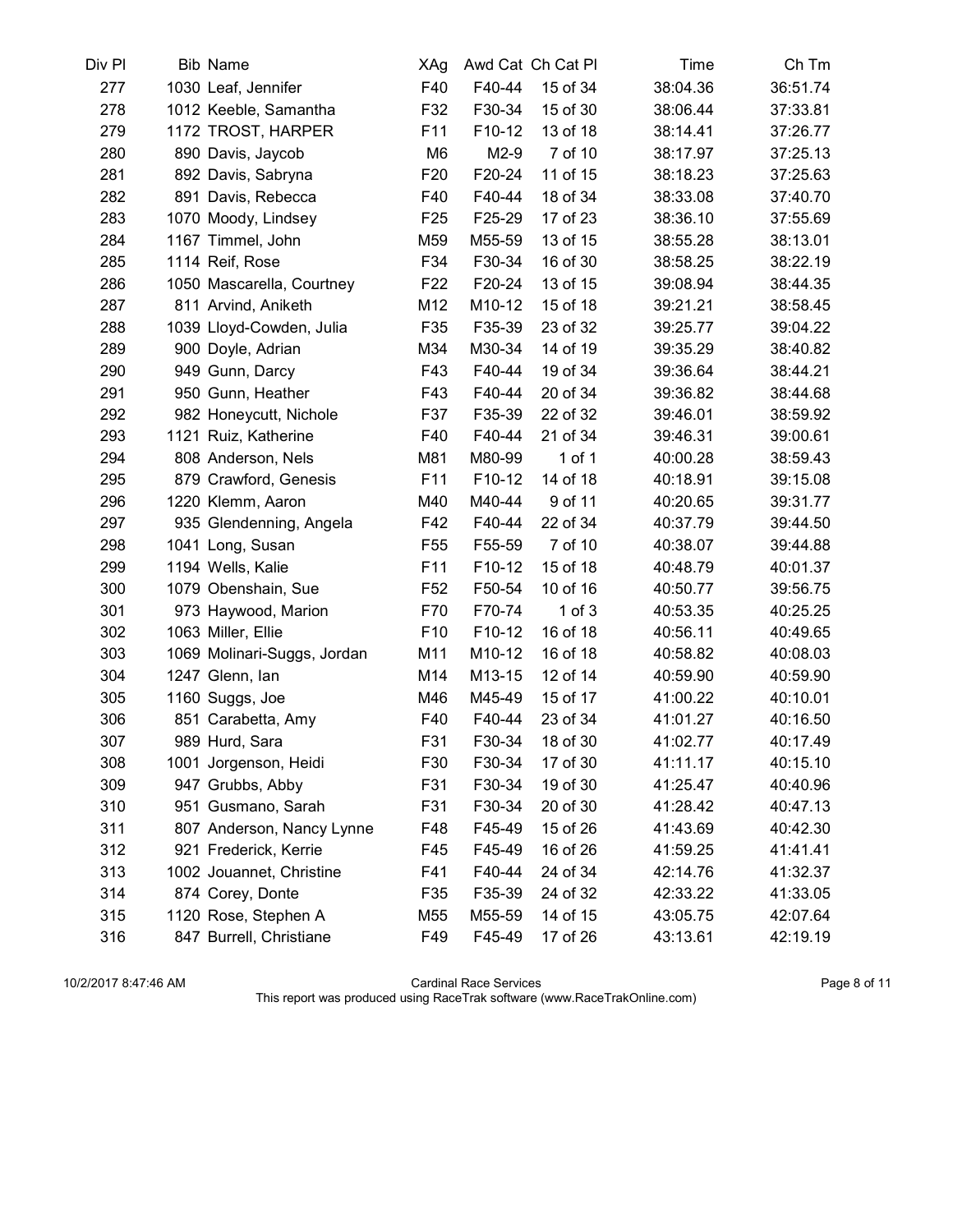| Div Pl | <b>Bib Name</b>               | XAg             |        | Awd Cat Ch Cat Pl | Time     | Ch Tm    |
|--------|-------------------------------|-----------------|--------|-------------------|----------|----------|
| 317    | 963 Harrell, Jessica          | F39             | F35-39 | 25 of 32          | 43:25.50 | 42:49.23 |
| 318    | 929 Gehm, Amelia              | F <sub>10</sub> | F10-12 | 17 of 18          | 43:36.29 | 42:54.97 |
| 319    | 930 Gehm, Wendy               | F49             | F45-49 | 18 of 26          | 43:36.64 | 42:55.88 |
| 320    | 918 Fitzpatrick, Karin        | F <sub>58</sub> | F55-59 | 8 of 10           | 43:54.08 | 43:49.40 |
| 321    | 1072 Myers, Amber             | F33             | F30-34 | 21 of 30          | 43:55.72 | 43:55.72 |
| 322    | 1000 Jones, Teddie            | F32             | F30-34 | 22 of 30          | 43:56.57 | 43:56.57 |
| 323    | 1073 Myers, Bryan             | M32             | M30-34 | 15 of 19          | 43:57.54 | 43:57.54 |
| 324    | 1102 Pierce, Jennifer         | F39             | F35-39 | 26 of 32          | 44:04.28 | 43:16.00 |
| 325    | 1103 Pierce, Molly            | F7              | $F2-9$ | 6 of 6            | 44:04.77 | 43:13.68 |
| 326    | 1010 Kalleberg, Kathryn       | F41             | F40-44 | 25 of 34          | 44:17.54 | 43:27.33 |
| 327    | 813 Averette, Dana            | F37             | F35-39 | 27 of 32          | 44:23.40 | 43:22.76 |
| 328    | 991 Ideus, Kimberly           | F <sub>29</sub> | F25-29 | 18 of 23          | 44:24.06 | 43:23.46 |
| 329    | 1129 Salmon, Beth             | F <sub>53</sub> | F50-54 | 11 of 16          | 44:36.79 | 43:35.57 |
| 330    | 1202 Woods, Trevia            | F40             | F40-44 | 26 of 34          | 44:50.57 | 43:47.26 |
| 331    | 1018 Kollins, Katharine       | F36             | F35-39 | 28 of 32          | 44:51.72 | 43:48.04 |
| 332    | 878 Covington, Megan          | F41             | F40-44 | 28 of 34          | 44:57.27 | 43:59.91 |
| 333    | 925 Fulford, Karen            | F <sub>54</sub> | F50-54 | 12 of 16          | 44:58.06 | 44:04.45 |
| 334    | 897 Doby, Jami                | F41             | F40-44 | 27 of 34          | 44:58.32 | 43:59.86 |
| 335    | 835 Bream, Sandy              | F48             | F45-49 | 19 of 26          | 45:07.36 | 43:57.27 |
| 336    | 834 Bream, Matt               | M45             | M45-49 | 16 of 17          | 45:07.47 | 43:57.26 |
| 337    | 1081 Orr, Anna                | F <sub>27</sub> | F25-29 | 20 of 23          | 45:11.60 | 44:27.13 |
| 338    | 1216 Hofbauer, Wyatt          | M7              | $M2-9$ | 8 of 10           | 45:16.79 | 44:46.99 |
| 339    | 1215 Hofbauer, Jaycee         | M44             | M40-44 | 10 of 11          | 45:18.90 | 44:48.63 |
| 340    | 1228 Tisdale-Williams, Tameka | F33             | F30-34 | 23 of 30          | 45:21.83 | 44:20.77 |
| 341    | 995 Johnson, Melony           | F40             | F40-44 | 29 of 34          | 45:23.05 | 44:23.55 |
| 342    | 1136 Sears, Ernie             | M70             | M70-74 | 2 of 2            | 45:31.53 | 44:39.84 |
| 343    | 803 Al Wazni, Anderson        | F32             | F30-34 | 24 of 30          | 45:39.93 | 44:26.00 |
| 344    | 1140 Shapiro, Claudia         | F <sub>29</sub> | F25-29 | 19 of 23          | 45:40.17 | 44:26.02 |
| 345    | 1091 Pedersen, Beckett        | M <sub>8</sub>  | $M2-9$ | 9 of 10           | 45:44.66 | 44:57.23 |
| 346    | 1096 Petruney, Jennie         | F41             | F40-44 | 31 of 34          | 45:44.78 | 44:57.00 |
| 347    | 888 Davies, Sarah             | F40             | F40-44 | 30 of 34          | 45:45.20 | 44:41.69 |
| 348    | 885 Davies, Aiden             | M12             | M10-12 | 17 of 18          | 45:45.63 | 44:40.39 |
| 349    | 1078 Oakley, Jody             | F <sub>28</sub> | F25-29 | 22 of 23          | 45:49.24 | 45:01.03 |
| 350    | 1057 Melton, Meghan           | F <sub>29</sub> | F25-29 | 21 of 23          | 45:56.41 | 44:54.87 |
| 351    | 907 Edelstein, James          | M56             | M55-59 | 15 of 15          | 46:09.58 | 45:38.02 |
| 352    | 1124 Runkle, Kimberly         | F36             | F35-39 | 29 of 32          | 46:12.75 | 45:35.32 |
| 353    | 898 Dohn, Charles             | M33             | M30-34 | 16 of 19          | 46:12.96 | 45:32.91 |
| 354    | 1225 STEFFEN, LOUISA          | F24             | F20-24 | 14 of 15          | 46:44.47 | 46:09.90 |
| 355    | 1208 Apperson, Emily          | F <sub>23</sub> | F20-24 | 15 of 15          | 46:45.08 | 46:11.10 |
| 356    | 1209 Apperson, Karen          | F <sub>53</sub> | F50-54 | 13 of 16          | 46:47.84 | 46:12.38 |

10/2/2017 8:47:48 AM Cardinal Race Services Page 9 of 11 This report was produced using RaceTrak software (www.RaceTrakOnline.com)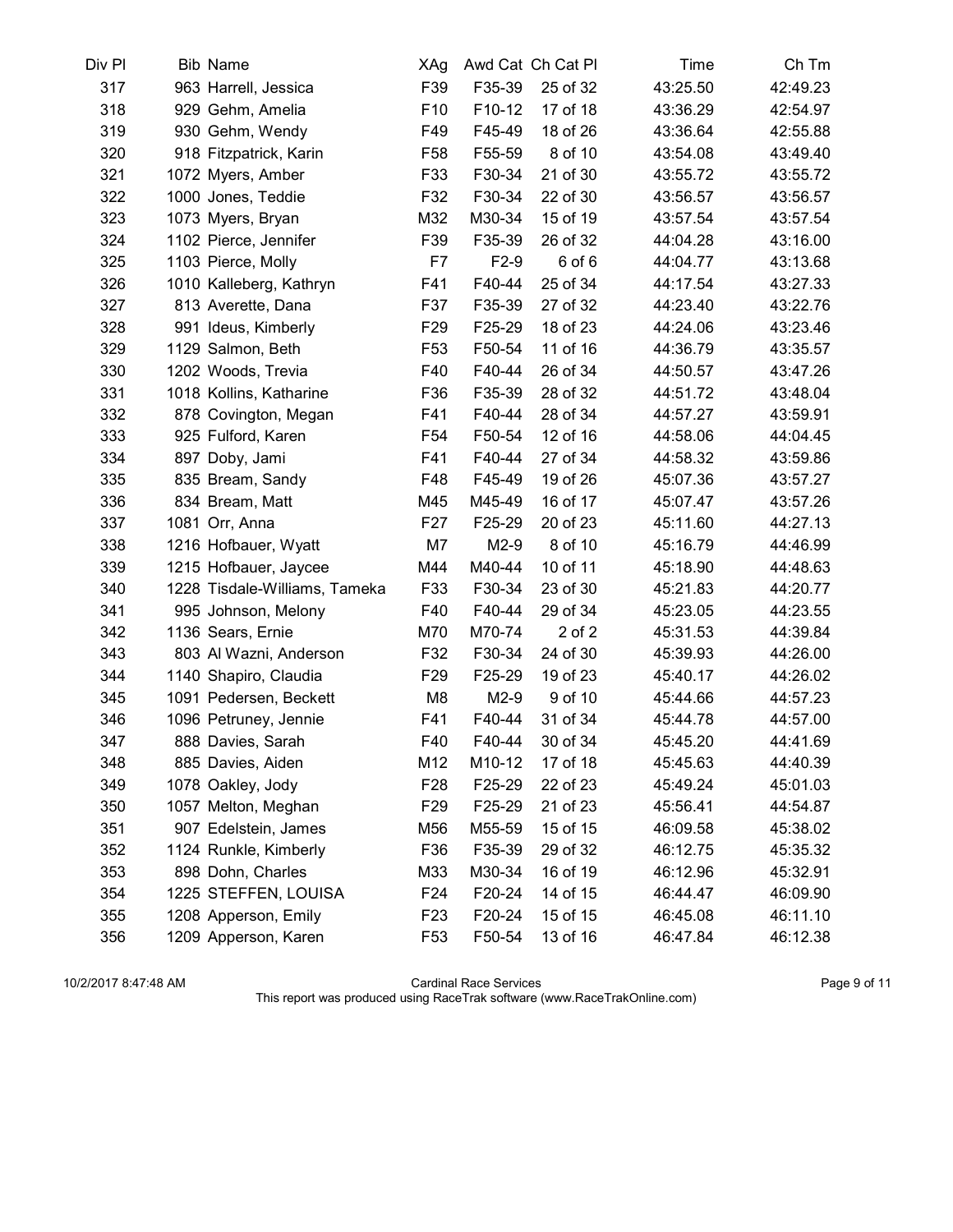| Div Pl | <b>Bib Name</b>        | XAg             |        | Awd Cat Ch Cat Pl | Time     | Ch Tm    |
|--------|------------------------|-----------------|--------|-------------------|----------|----------|
| 357    | 831 Bordogna, Martha   | F <sub>29</sub> | F25-29 | 23 of 23          | 47:07.08 | 46:08.70 |
| 358    | 1143 Shore, Sarah      | F30             | F30-34 | 25 of 30          | 47:12.65 | 46:14.35 |
| 359    | 1044 Mack, KJ          | M7              | $M2-9$ | 10 of 10          | 47:13.84 | 46:25.07 |
| 360    | 1142 Shore, Joseph     | M30             | M30-34 | 17 of 19          | 47:14.25 | 46:15.35 |
| 361    | 1043 Mack, Dalia       | F37             | F35-39 | 30 of 32          | 47:16.66 | 46:28.66 |
| 362    | 978 Hilliard, Christie | F47             | F45-49 | 20 of 26          | 47:37.16 | 46:51.03 |
| 363    | 901 Doyle, Christina   | F34             | F30-34 | 26 of 30          | 47:58.92 | 47:04.13 |
| 364    | 1006 Jurgensen, Dennis | M64             | M60-64 | $2$ of $3$        | 48:29.22 | 47:37.30 |
| 365    | 893 DeVine, Gina       | F63             | F60-64 | 6 of 9            | 48:29.79 | 47:37.70 |
| 366    | 1047 Marchut, Leslie   | M62             | M60-64 | 3 of 3            | 48:40.36 | 47:48.82 |
| 367    | 1195 Wesche, Briggs    | F <sub>58</sub> | F55-59 | 9 of 10           | 48:40.83 | 47:48.76 |
| 368    | 1056 Melton, Justin    | M30             | M30-34 | 18 of 19          | 48:49.77 | 47:46.58 |
| 369    | 1031 Leblanc, Kristen  | F33             | F30-34 | 27 of 30          | 49:06.51 | 48:09.82 |
| 370    | 1145 Skrzekut, Dennis  | M65             | M65-69 | 4 of 4            | 49:14.82 | 48:28.43 |
| 371    | 815 Baird, Traci       | F46             | F45-49 | 21 of 26          | 49:17.88 | 48:24.45 |
| 372    | 1095 Petrin, Maryellen | F62             | F60-64 | 7 of 9            | 49:40.09 | 48:51.29 |
| 373    | 1109 Portbury, Andrea  | F46             | F45-49 | 22 of 26          | 49:41.43 | 48:40.69 |
| 374    | 1119 Rose, Kelly A     | F <sub>50</sub> | F50-54 | 14 of 16          | 49:54.15 | 48:56.89 |
| 375    | 1052 McBride, Wendelin | F65             | F65-69 | 6 of 7            | 52:19.44 | 51:31.70 |
| 376    | 1193 Wells, Darlene    | F73             | F70-74 | $2$ of $3$        | 52:20.81 | 51:32.83 |
| 377    | 922 Freeman, Kim       | F33             | F30-34 | 28 of 30          | 52:25.39 | 51:55.58 |
| 378    | 1169 Tipton, LaValle   | F61             | F60-64 | 8 of 9            | 52:30.73 | 51:35.79 |
| 379    | 1227 Tedeschi, Mary    | F <sub>58</sub> | F55-59 | 10 of 10          | 52:55.42 | 51:52.62 |
| 380    | 931 Gerdts, Jamie      | M13             | M13-15 | 13 of 14          | 52:57.38 | 52:04.83 |
| 381    | 965 Harris, Lyn        | F49             | F45-49 | 23 of 26          | 53:01.01 | 52:14.82 |
| 382    | 819 Beckert, Susan     | F42             | F40-44 | 32 of 34          | 53:02.82 | 52:16.64 |
| 383    | 932 Gerdts, Mia        | F <sub>16</sub> | F16-19 | 6 of 6            | 53:13.26 | 52:20.13 |
| 384    | 1007 Kachgal, Tara     | F47             | F45-49 | 24 of 26          | 53:20.97 | 52:17.26 |
| 385    | 934 Ginnis, Jeannie    | F60             | F60-64 | 9 of 9            | 53:50.94 | 53:50.94 |
| 386    | 1089 Pearson, Elisa    | F31             | F30-34 | 29 of 30          | 53:51.78 | 53:51.78 |
| 387    | 972 Hays, Mac          | m15             | M13-15 | 14 of 14          | 53:53.14 | 53:53.14 |
| 388    | 953 Haag, Steven       | M30             | M30-34 | 19 of 19          | 53:58.77 | 53:58.77 |
| 389    | 1037 Leon, Blanca      | F39             | F35-39 | 31 of 32          | 54:00.23 | 54:00.23 |
| 390    | 806 Anderson, Nancy    | F80             | F80-99 | $1$ of $1$        | 54:36.75 | 53:34.12 |
| 391    | 1131 Scott, Grayson    | M11             | M10-12 | 18 of 18          | 54:38.97 | 53:45.85 |
| 392    | 977 Hicks, Freda       | F44             | F40-44 | 33 of 34          | 54:45.14 | 54:10.50 |
| 393    | 846 Bunce, Pamela      | F <sub>54</sub> | F50-54 | 15 of 16          | 55:31.45 | 55:31.45 |
| 394    | 1156 Stevens, Eric     | M48             | M45-49 | 17 of 17          | 55:31.46 | 55:31.46 |
| 395    | 887 Davies, Matt       | M40             | M40-44 | 11 of 11          | 56:21.79 | 55:16.11 |
| 396    | 889 Davies, Sophie     | F <sub>10</sub> | F10-12 | 18 of 18          | 56:22.75 | 55:18.14 |

10/2/2017 8:47:50 AM Cardinal Race Services Page 10 of 11 This report was produced using RaceTrak software (www.RaceTrakOnline.com)